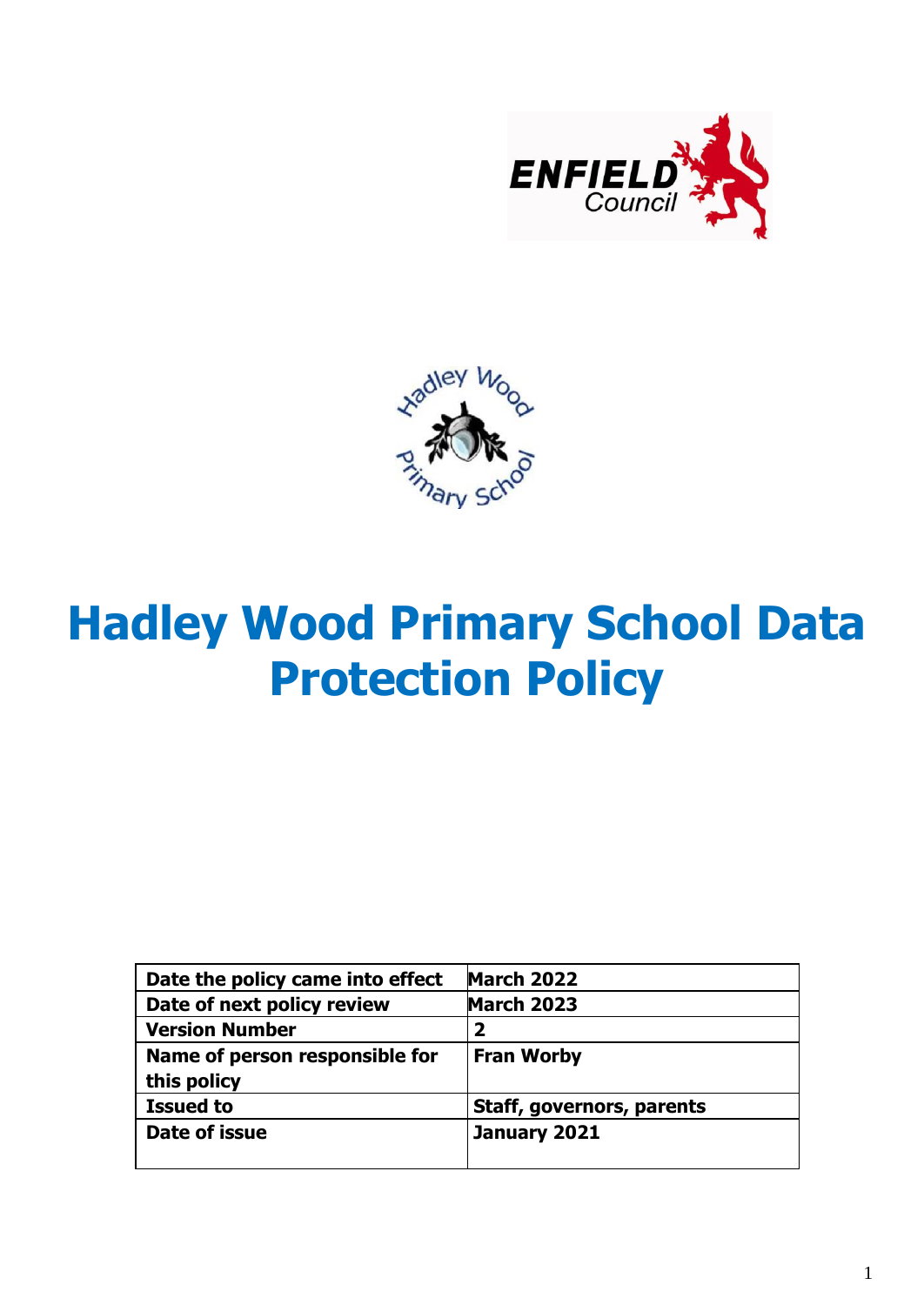# **CONTENTS**

| 1.                      |                                                     |  |
|-------------------------|-----------------------------------------------------|--|
| $\overline{\mathbf{2}}$ |                                                     |  |
| 3                       |                                                     |  |
| 4                       |                                                     |  |
| 5                       |                                                     |  |
| 6                       |                                                     |  |
| 7                       |                                                     |  |
| 8                       |                                                     |  |
| 9                       |                                                     |  |
| 10                      |                                                     |  |
| 11                      |                                                     |  |
| 12                      |                                                     |  |
| 13                      |                                                     |  |
| 14                      |                                                     |  |
| 15                      |                                                     |  |
| 16                      | Rights to access, correct and remove information  9 |  |
| 17                      |                                                     |  |
| 18                      |                                                     |  |
| 19                      |                                                     |  |
| 20                      |                                                     |  |
| 21                      |                                                     |  |
| 22                      |                                                     |  |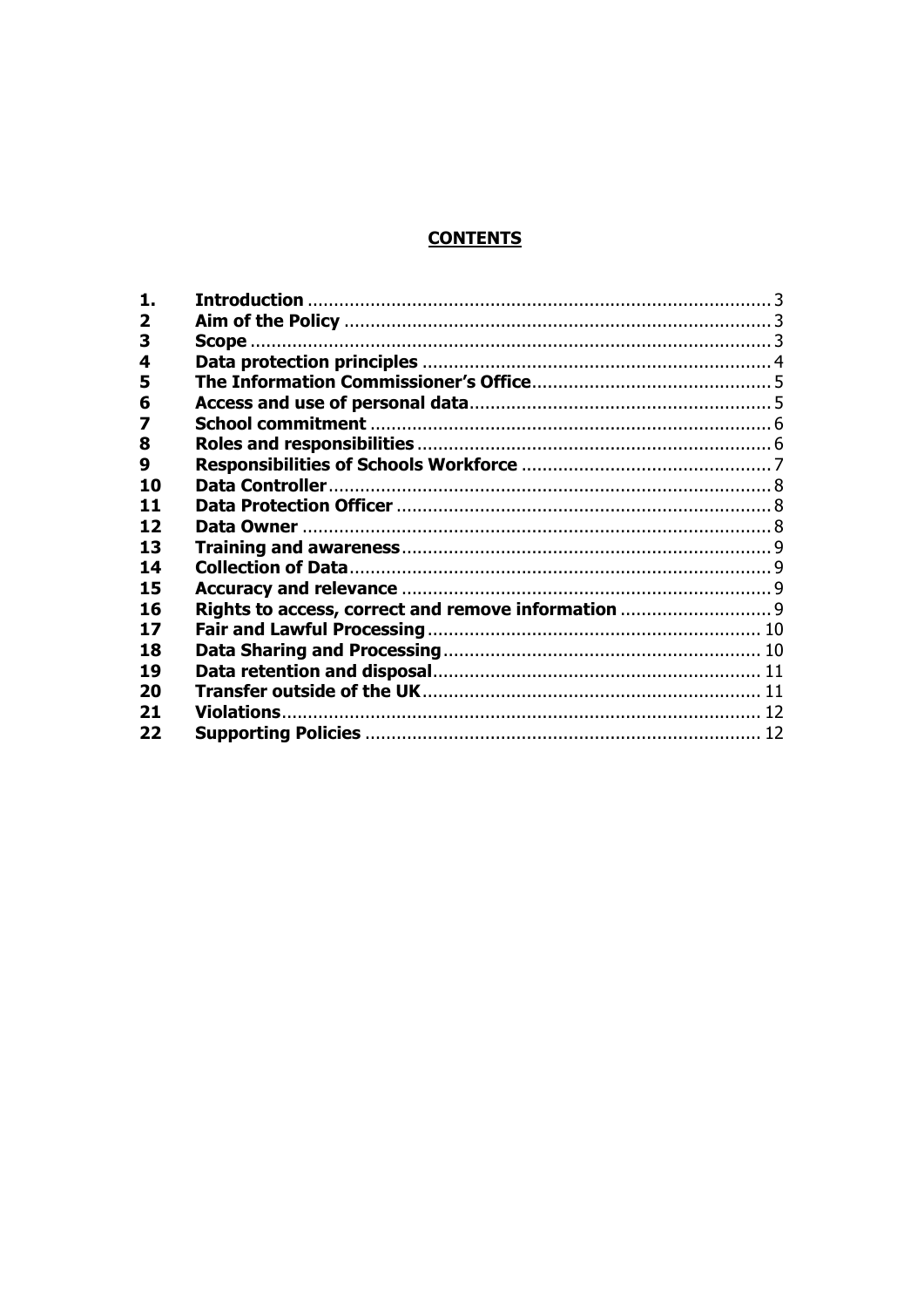# <span id="page-2-0"></span>**1. Introduction**

1.1 The School is required as part of its overall information governance structure to ensure that appropriate controls are implemented and maintained in relation to the collection, use and retention of personal information pertaining to its pupils, parents, schools workforce and contractors; and that these are in accordance with the requirements of the current data protection law as enacted. (The Data Protection Act 2018 and the UK GDPR)

1.2 This document provides a framework for the School workforce to meet legal and corporate requirements in relation to information requests that fall within the scope of the legislation.

1.3 The Policy applies to all personal information created, received, stored, used and disposed of by the School irrespective of where or how it is held.

1.4 It must be noted that compliance is a **legal** requirement and that individuals can face prosecution for breaches of its Principles.

# <span id="page-2-1"></span>**2 Aim of the Policy**

2.1 The aim of this document is to clarify the School's legal obligations and requirements for the processing of personal data and to ensure that all such data is:

- collected, stored and processed for justifiable school business reasons
- has appropriate legal basis or informed consent for use, and is not combined with other data or used for other purposes without appropriate legal basis or consent
- used only by those persons with a legitimate reason for access
- stored safely
- retained only for the defined time period
- not disclosed to unauthorised persons, and transfers to authorised persons recorded

2.2 School will actively seek to meet its obligations and duties in accordance with the law and in so doing will not infringe the rights of its employees, customers, third parties or others.

#### <span id="page-2-2"></span>**3 Scope**

3.1 The scope of this policy requires compliance with the principles defined in law.

**Personal Data** is defined as: personal data relating to an identifiable living individual and includes the expression of opinion about the individual and any indication of the intentions of the data controller or any other person in respect of the individual.

**Special category personal data** is defined as personal data consisting of information as to:

- racial or ethnic origin
- political opinions
- religious or other beliefs
- trade union membership
- physical or mental health or condition

Data Protection Policy - March 2022 **Page 3 of 12** 

This is a CONTROLLED document. Any printed copy must be checked against the current electronic version prior to use.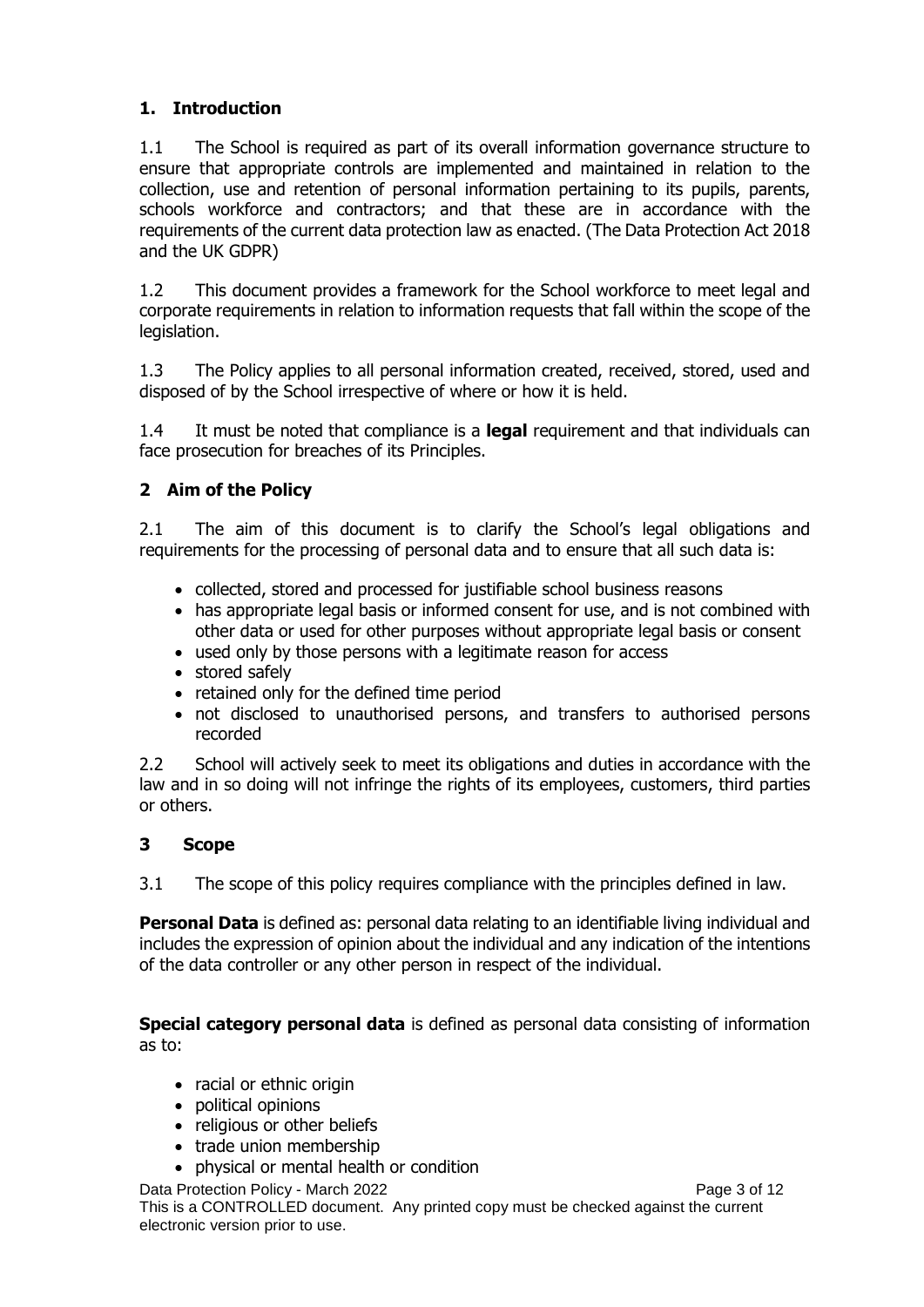- sexual life
- commission of criminal offences or alleged offences.

3.2 Special category personal data may only be stored or processed for a limited variety of purposes. All processing of special category personal data without a legal basis for use must be cleared by the Information Commissioner.

3.3 All personal data must be protected, and special category personal data may require special protection measures.

3.4 Changes to use or new uses of personal data require consultation with the Data Protection Officer. Their advice must be recorded and if dissented from, the dissent and alternate action taken recorded.

### <span id="page-3-0"></span>**4 Data protection principles**

4.1 The UK GDPR includes principles which must be adhered to whenever personal data is processed. Processing includes obtaining, recording, using, holding, disclosing and deleting personal data.

4.2 All personnel processing personal information in the course of their business functionality must ensure they adhere to the principles in the UK GDPR Article 5 which require that:

1. Personal data shall be:

(a) processed lawfully, fairly and in a transparent manner in relation to the data subject **('lawfulness, fairness and transparency');** 

(b) collected for specified, explicit and legitimate purposes and not further processed in a manner that is incompatible with those purposes; further processing for archiving purposes in the public interest, scientific or historical research purposes or statistical purposes shall, in accordance with Article 89(1), not be considered to be incompatible with the initial purposes **('purpose limitation');** 

(c) adequate, relevant and limited to what is necessary in relation to the purposes for which they are processed **('data minimisation');** 

(d) accurate and, where necessary, kept up to date; every reasonable step must be taken to ensure that personal data that are inaccurate, having regard to the purposes for which they are processed, are erased or rectified without delay **(**'**accuracy');** 

(e) kept in a form which permits identification of data subjects for no longer than is necessary for the purposes for which the personal data are processed; personal data may be stored for longer periods insofar as the personal data will be processed solely for archiving purposes in the public interest, scientific or historical research purposes or statistical purposes in accordance with Article 89(1) subject to implementation of the appropriate technical and organisational measures required by this Regulation in order to safeguard the rights and freedoms of the data subject **('storage limitation').** [Note that there are additional requirements on location of storage and processing elsewhere in the laws]**;** 

Data Protection Policy - March 2022 **Page 4 of 12** This is a CONTROLLED document. Any printed copy must be checked against the current electronic version prior to use. (f) processed in a manner that ensures appropriate security of the personal data, including protection against unauthorised or unlawful processing and against accidental loss,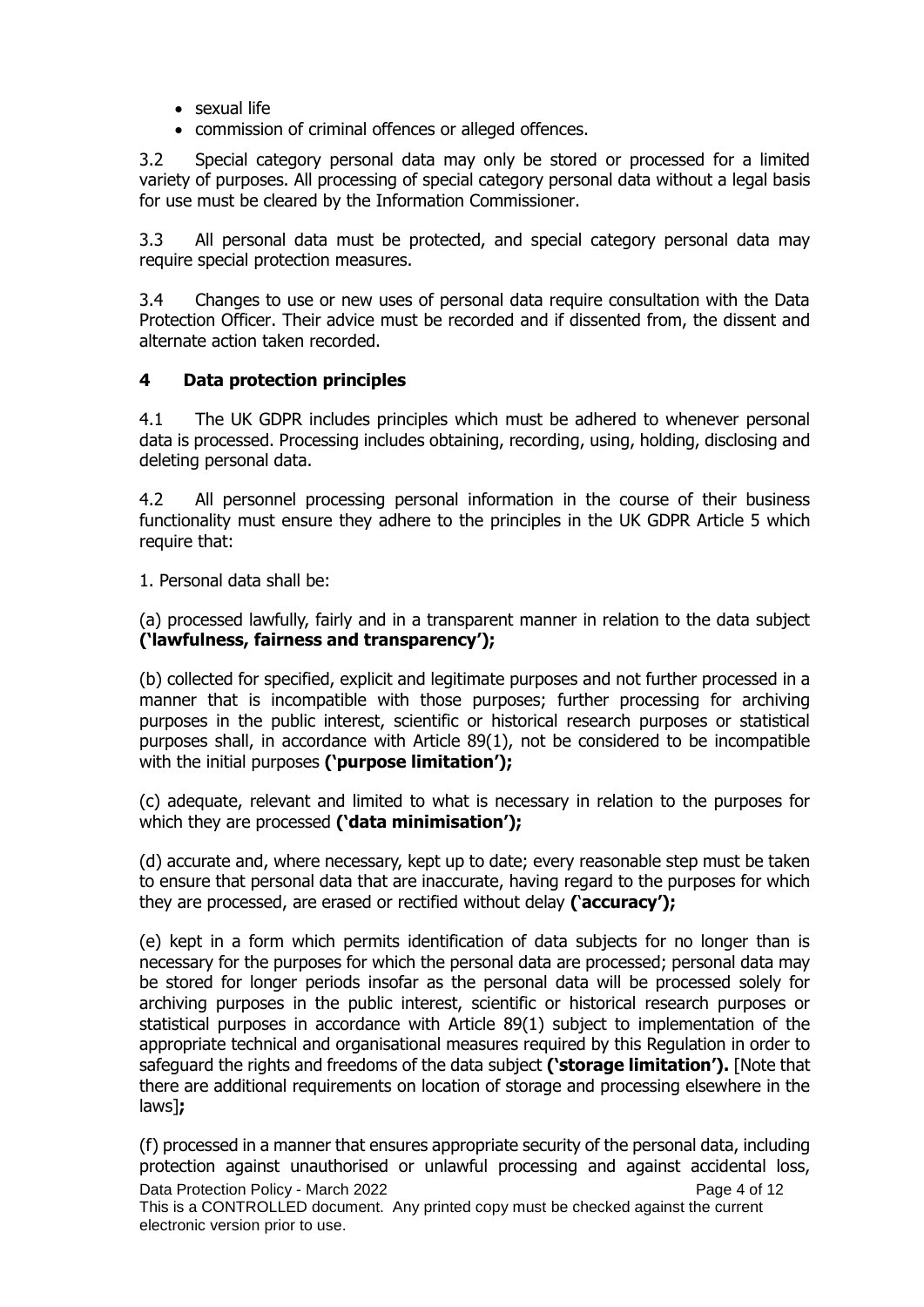destruction or damage, using appropriate technical or organisational measures ('**integrity and confidentiality').** 

2.The controller shall be responsible for, and be able to demonstrate compliance with, paragraph 1 **('accountability').**

Further information on the principles can be found on the Information Commissioner's Office website

# <span id="page-4-0"></span>**5 The Information Commissioner's Office**

5.1 The Information Commissioner administers Data Protection in the UK. The role and duties of the Commissioner include:

- ensuring compliance with the law
- ensuring that individuals rights to privacy are respected
- ensuring that individuals have access to data held about themselves
- establishing and maintaining a Register of data users and making it publicly available
- investigating complaints, serving notices on registered data users who are contravening the principles of the legislation, and where appropriate prosecute offenders.

5.2 The law gives the Information Commissioner wide powers to ensure compliance, including warrants to search and seize documents and equipment.

# <span id="page-4-1"></span>**6 Access and use of personal data**

6.1 This policy applies to everyone that has access to personal data, and includes any third party or individual who conducts work on behalf of the School or who has access to personal data for which the School is responsible and who will be required contractually or otherwise to comply with this policy.

6.2 Deliberate unauthorised access to, copying, disclosure, destruction or alteration of or interference with any computer equipment or data is strictly forbidden and may constitute a criminal and/or a disciplinary offence.

6.3 It is an offence for any person to knowingly or recklessly obtain, procure or disclose personal data, without the permission of the data controller (the School) subject to certain exceptions.

- 6.4 It is also an offence for someone to sell or offer to sell personal data.
- 6.5 All data subjects are entitled to:
	- Know what information the School holds and processes about them and why it is held
	- Know who can gain access to it, who it is shared with and where it is stored
	- How to keep this data up-to-date
	- Know what action the School takes to comply with its obligations
- 6.6 All data subjects may request erasure of data which they feel is no longer relevant.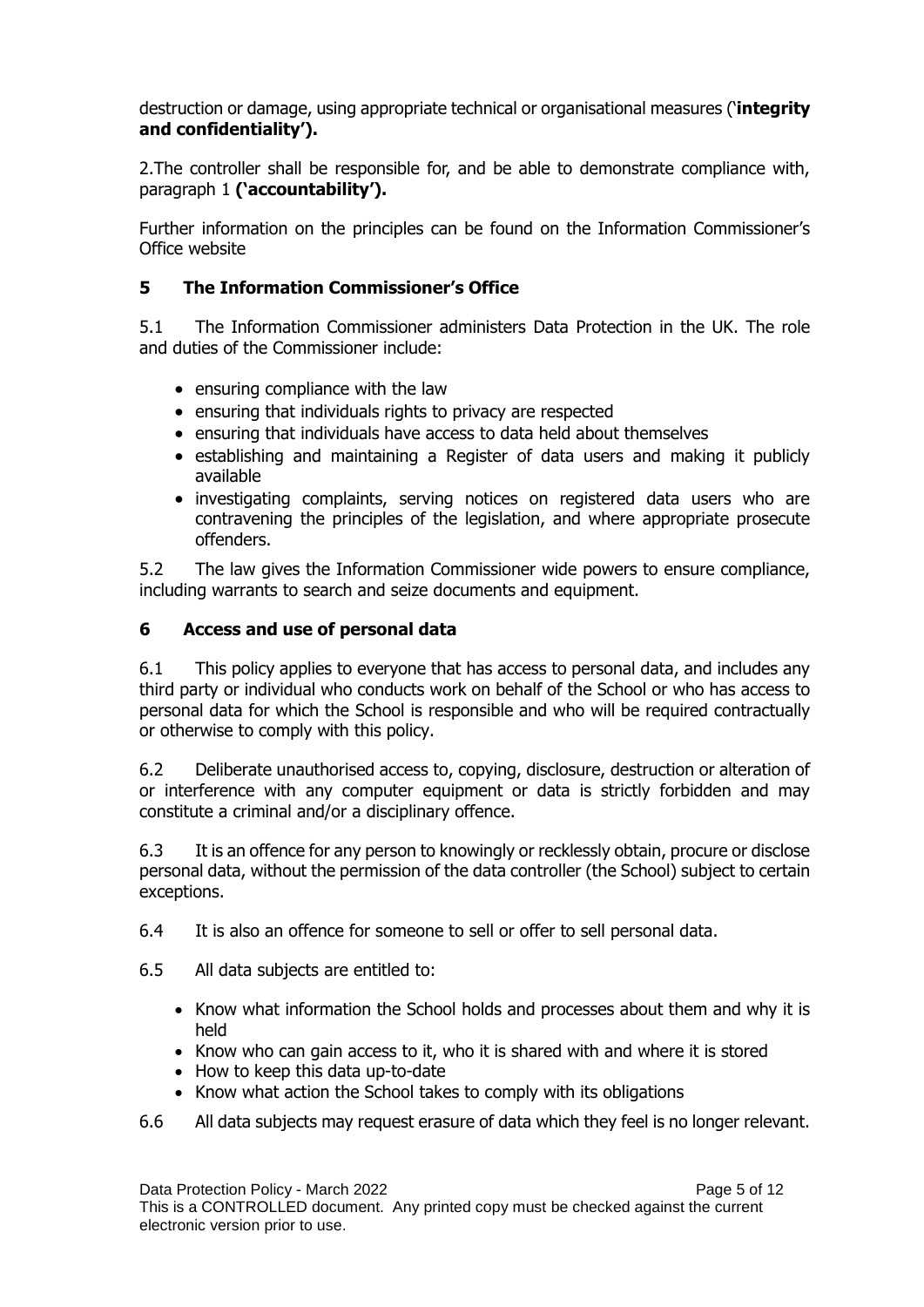6.7 The School will ensure that compliance with this Policy is monitored and the School is able to evidence that it is complying with its legal responsibilities.

# <span id="page-5-0"></span>**7 School commitment**

7.1 To achieve the overall aim of the Data Protection Policy the School will:

- Provide adequate resources to support an effective corporate approach to Data Protection.
- Respect the confidentiality of all personal information irrespective of source.
- Publicise the School's commitment to Data Protection.
- Compile and maintain appropriate procedures and codes of practice.
- Promote general awareness and provide specific training, advice and guidance to its workforce at all levels and.
- Monitor and review compliance with legislation and introduce changes to policies and procedures where necessary.

# <span id="page-5-1"></span>**8 Roles and responsibilities**

8.1 The **Data Subjects** are those natural living persons about whom the school retains information.

8.2 Ultimate accountability for all decisions made relating to Data Protection lies with the **Governing Body.**

8.3 The **Governing Body** are responsible for ensuring that sufficient resources are provided to support the requirements of this policy as well as making strategic level decisions which impact on how the School carries out its obligations under the legislation. The School Business Manager is responsible for monitoring compliance within the school setting and taking any necessary corrective action.

8.4 The **Governing Body** monitors, oversees, reports and makes recommendations to the School Business Manager on all strategic level DPA issues.

8.5 The **School Finance Manager** has the role of handling requests for data (SARs, FOIs, EPAs etc.) and complaints about the school's use of data. The **School Finance Manager** will also maintain and provide reporting to Board of Governors on these issues.

8.6 The **Data Protection Officer** (DPO) will provide advice and guidance in conjunction with Legal Services on legal compliance and best practice. Advice of the DPO must be sought for all new or changed data uses; this advice must be formally recorded and if not followed, this fact must also be recorded. The DPO acts as the liaison between the ICO and the School, and as a point of contact for the public. The DPO also acts as independent reviewer/advisor on complaints and provides a lead for raising awareness of Data Protection issues.

8.7 **Data Owners** are the central contact to compliance. Dataset Owners will also help the School Finance Manager process requests and have a responsibility to ensure that data stored on systems is captured, stored, processed, accessed and deleted in line with the law and the School's Retention schedule. They are additionally responsible for ensuring that the recording of all statutory requirements are kept up to date, and reviewed at least annually.

Data Protection Policy - March 2022 **Page 6 of 12** This is a CONTROLLED document. Any printed copy must be checked against the current electronic version prior to use.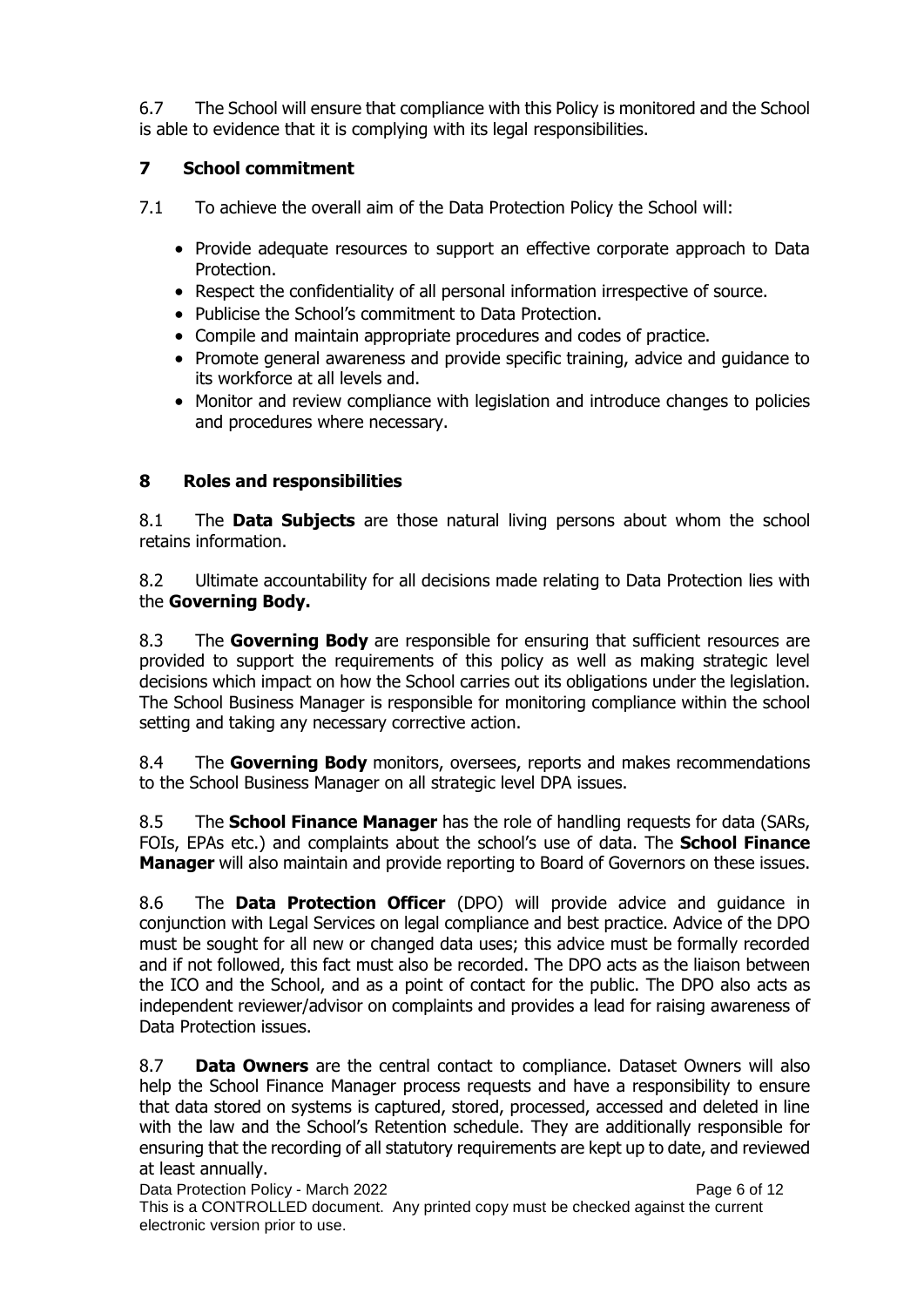8.8 The **Head Teacher** is directly responsible for compliance with the Act within the school and ensuring adherence by their staff.

8.9 **All School employees** and personnel working with personal data have a responsibility to ensure that they have sufficient awareness of the data protection law so that they are able to comply with the requirements of the law.

# <span id="page-6-0"></span>**9 Responsibilities of Schools Workforce**

9.1 The processing of personal data is to be compliant with legal, industry, regulatory and business requirements; it is the responsibility of school workforce to be aware of and conversant with these requirements for the processing and management of personal data in an appropriate manner.

9.2 Some data supplied by others will have handling requirements beyond the School's normal criteria. Staff involved must be made aware of this by the School Finance Manager and are then responsible for handling it correctly.

9.3 The following minimum requirements are applied to everyone who comes into contact with personal data:

- School workforce are to ensure that personal data is to be processed accurately
- When not required for immediate use personal data is to be secured from unauthorised viewing and access
- Personal data must not be sent to/from personal (non-work) email accounts
- Personal information can only be distributed externally if it is:
	- o Being sent to someone with an appropriate data sharing or processing agreement with the school, a legal right to access and a need to know
	- o sent via encrypted e-mail or otherwise securely distributed as agreed with the DPO.
- Computer systems that process, access or store such data are to have password protected screen savers activated when left unattended, and all data should be encrypted at rest.
- The carrying of personal, sensitive or confidential information outside school environments should be avoided wherever possible. If this is unavoidable, then encryption of the device and device management by School is recommended. Paper based documents holding personal or sensitive information must be concealed from public view in transit and held securely when stored.
- When no longer required to be retained all personal data is to be disposed of securely, i.e. by shredding or via secure waste disposal.
- Personal data may not be stored on removable media devices without explicit management approval and appropriate encryption controls. Such data is to be removed from the removable media as soon as practically possible.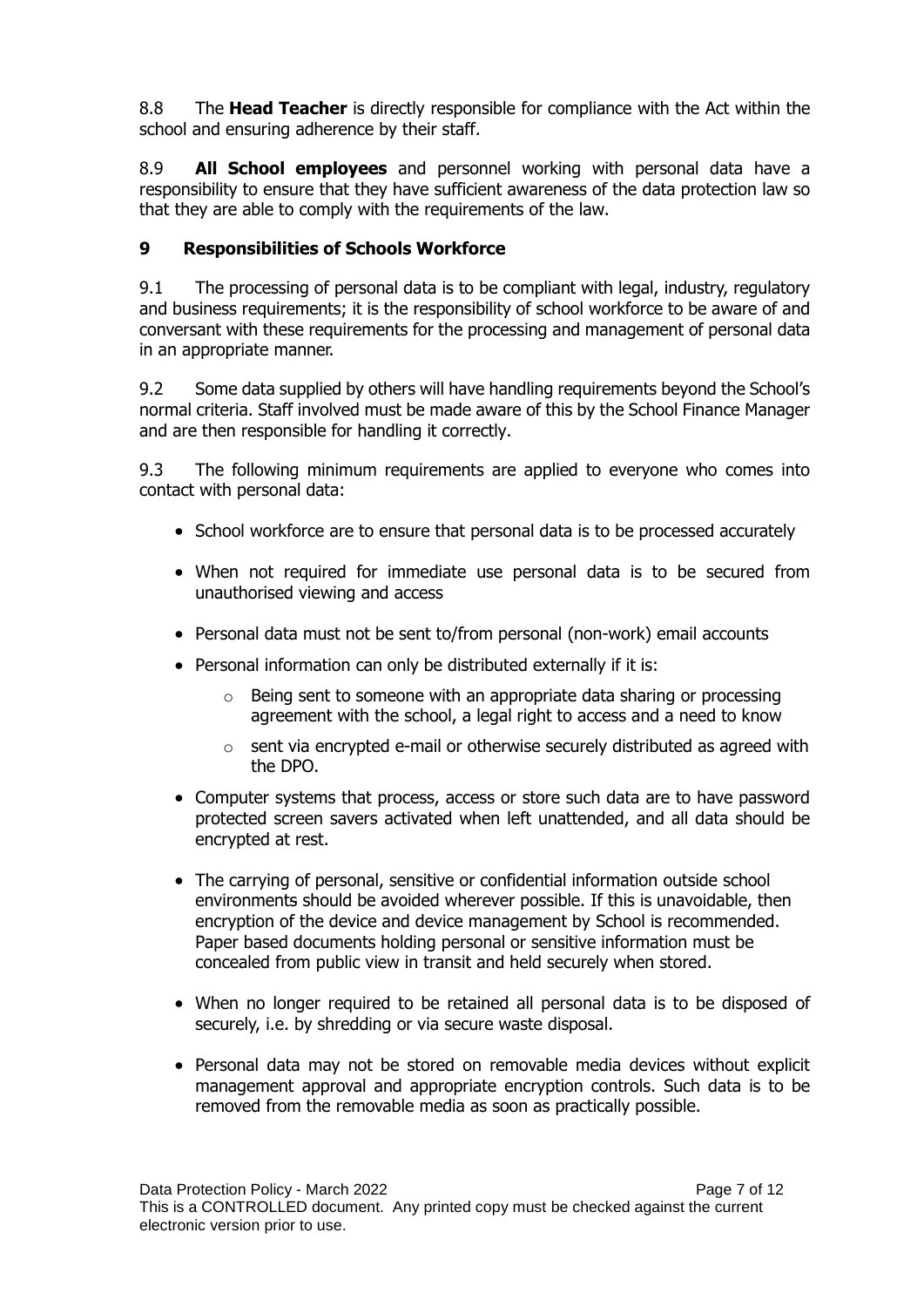- The discussion of personal data with unauthorised persons either inside or outside the School is expressly prohibited. This also includes, but is not limited to, email, social networking sites, blogs, forums, instant messaging services, chat rooms etc.
- Staff are required to complete the Data Privacy and Information Security training on joining the organisation and as required thereafter.

# <span id="page-7-0"></span>**10 Data Controller**

10.1 In accordance with the DPA, School as a corporate body is the Data Controller and is therefore ultimately responsible for the implementation of this policy.

10.2 The School will also appoint designated Data Owners who are responsible for the day-to-day management of the data within their business areas of responsibility to ensure that compliance with law and documentation of personal data use is maintained.

#### <span id="page-7-1"></span>**11 Data Protection Officer**

- 11.1 The DPO is responsible for fulfilling the role as documented in the data protection law.
- 11.2 The DPO must be involved, properly and in a timely manner, in all issues which relate to the protection of personal data.
- 11.3 The DPO is invited to participate regularly in meetings of senior and middle management. His or her presence is recommended where decisions with data protection implications are taken. All relevant information must be passed on to the DPO in a timely manner in order to allow him or her to provide adequate advice.
- 11.4 The opinion of the DPO must always be given due weight. In case of disagreement, the reasons for not following the DPO's advice must be recorded and formally communicated.
- 11.5 The DPO must be promptly consulted once a data breach or another incident has occurred.
- 11.6 The DPO will keep the School Finance Manager informed of data protection issues pertaining to the School, including any changes in legislation that might impact business processes.

#### <span id="page-7-2"></span>**12 Data Owner**

12.1 Data Owners will work to facilitate the daily activities and management responsibilities under the law.

12.2 Data Owners must inform the DPO of any proposed new or changed uses of personal information within their business unit before any change in process or additional information collection is authorised.

12.3 Data Owners must regularly review the content and use(s) of personal information, and confirm to the DPO that the information held is complaint with current law.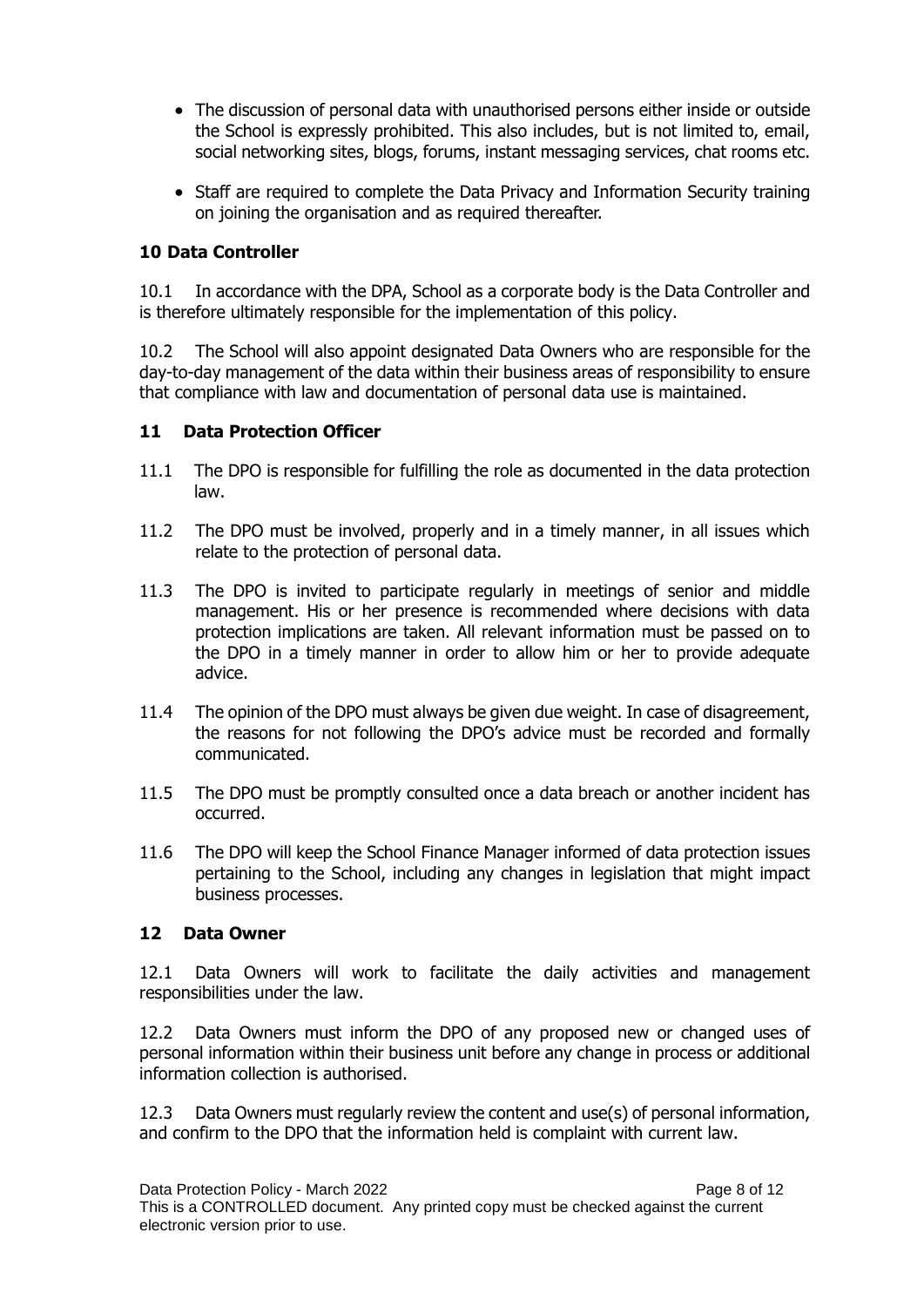12.4 Data Owners must ensure that members of school workforce and contractors are conversant with their responsibilities under the law, and that they know the procedures to follow when handling, releasing and disposing of information.

12.5 Data Owners (along with the School Finance Manager) are responsible to ensure that SARs and other requests for information are processed within the required time limits.

12.6 Data Owners will assist the DPO with the collation of materials in response to any access request or complaint received.

# <span id="page-8-0"></span>**13 Training and awareness**

13.1 **All School workforce** have a responsibility to ensure that they and the staff they manage have undertaken the Data Privacy and Information Security training and have sufficient awareness of the law so that they are able to comply with the requirements.

13.2 It is mandatory that all School workforce that have access to personal data or to the network to undertake the Data Privacy and Information Security training. New entrants will be expected to undertake and successfully complete the module as part of the induction process. Established staff will be expected to undertake and complete refresher training as directed.

13.3 Managers should encourage and make time for their staff to attend any further Data Privacy and Information Security training or awareness opportunities that may arise.

13.4 Failure to complete the courses within the prescribed period could result in disciplinary action proceedings.

13.5 A record must be kept by the school of training so that compliance can be evidenced.

# <span id="page-8-1"></span>**14 Collection of Data**

14.1 The School collects and records personal data from various sources, including that obtained or provided by the data subjects themselves.

14.2 In some instances, data may be collected indirectly through monitoring devices, including but not limited to: door access control systems, CCTV, personal recording devices and physical security logs or electronic monitoring systems.

#### <span id="page-8-2"></span>**15 Accuracy and relevance**

15.1 It is the responsibility of those who receive personal information to ensure so far as possible, that it is accurate and up to date. Personal information should be checked at regular intervals, to ensure that it is still accurate.

15.2 If the information is found to be inaccurate, steps must be taken to rectify it. Individuals who input or update information must also ensure that it is adequate, relevant, unambiguous and professionally worded. Data subjects have a right to access personal data held about them and have inaccuracies corrected.

# <span id="page-8-3"></span>**16 Rights to access, correct and remove information**

Data Protection Policy - March 2022 **Page 9 of 12** This is a CONTROLLED document. Any printed copy must be checked against the current electronic version prior to use.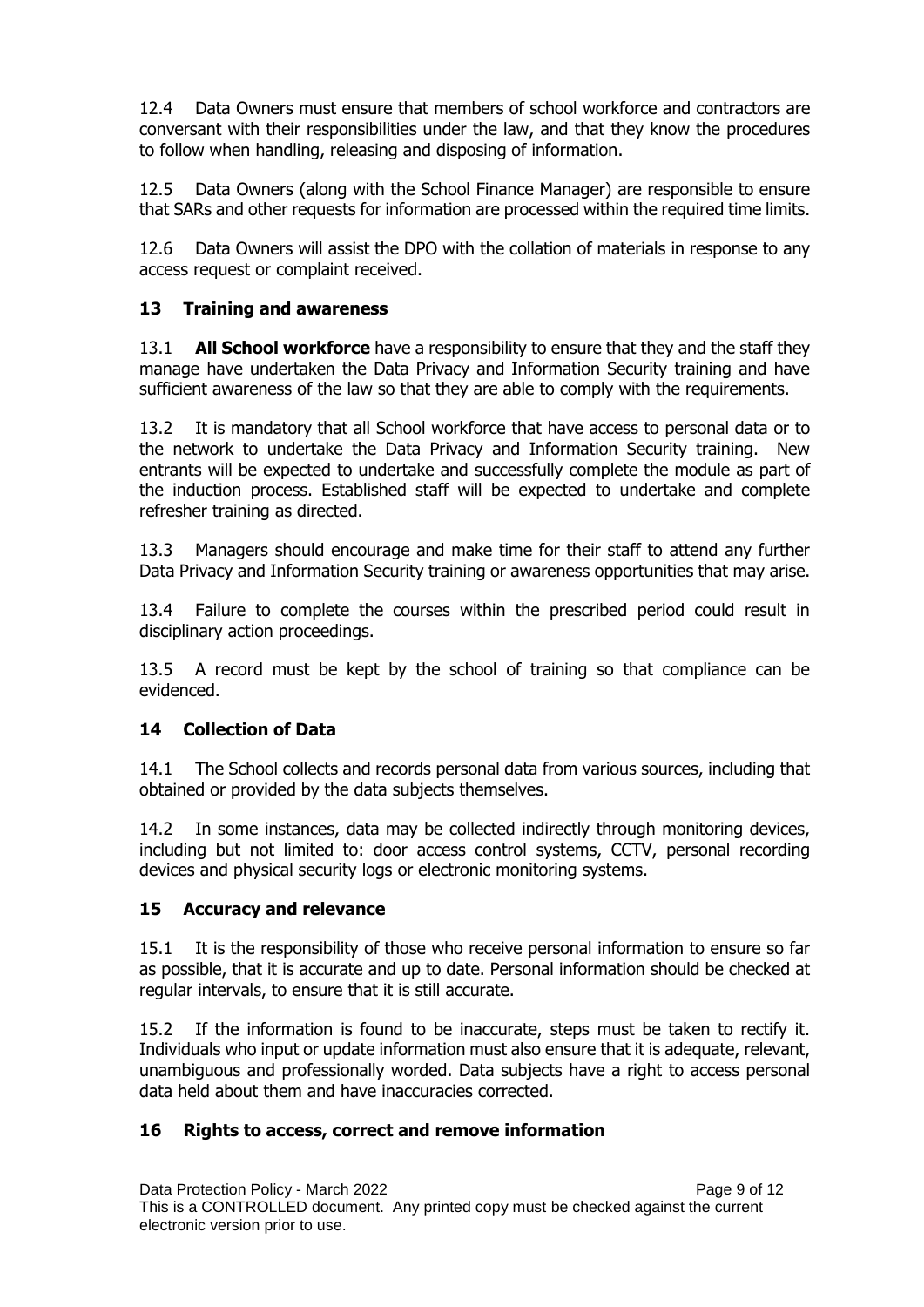16.1 Data subjects have the right to access any personal information (data) about them that is held.

16.2 Data subjects also have the right to have data about themselves corrected or erased subject to certain conditions.

16.3 The School aims to comply with requests as quickly as possible but will ensure that it is provided within one calendar month unless there is a good reason for any delay. In such cases the reason for a delay will be explained in writing to the person making the request.

# <span id="page-9-0"></span>**17 Fair and Lawful Processing**

17.1 When the School processes personal data, it must have a legal basis for doing so or a freely given, positive consent. The law provides a list of conditions to ensure that personal information is processed fairly and lawfully:

- Personal data is only processed where it is justified, and this is transparent to the data subject.
- Information on the processing is easily accessible and easy to understand, in clear and plain language.
- That data subjects are aware of risks, rules, safeguards and rights in respect of processing and how to exercise their rights.
- That the minimum amount of personal data is kept, and for as short a period as possible.
- That special category personal data is processed only where necessary and justified, and with permission for this from the ICO unless a legal basis for processing is used.

17.2 Individuals that supply the School with personal information are provided with a 'Privacy Notice' (or online privacy statement) at time of data collection, repeated at time of SAR, which communicates the following:

- Purposes, categories, recipients (esp. outside country)
- Period of storage
- Existence of the right to request rectification, erasure and to object to processing
- Right to complain to supervisory authority and contact
- Information on communication and source
- Information on significance and consequences of processing

# <span id="page-9-1"></span>**18 Data Sharing and Processing**

18.1 All use of information must be covered by clear, agreed contracts or deeds.

18.2 A 'Data Sharing Agreement' is required if the information supplied is being used to fulfil requirements of the recipient or if the school is jointly managing information with another body.

18.3 A 'Data Processing Agreement' is required if the information supplied is being used under the instruction of the school. This is the normal situation with on-line services and

Data Protection Policy - March 2022 **Page 10 of 12** Page 10 of 12 This is a CONTROLLED document. Any printed copy must be checked against the current electronic version prior to use.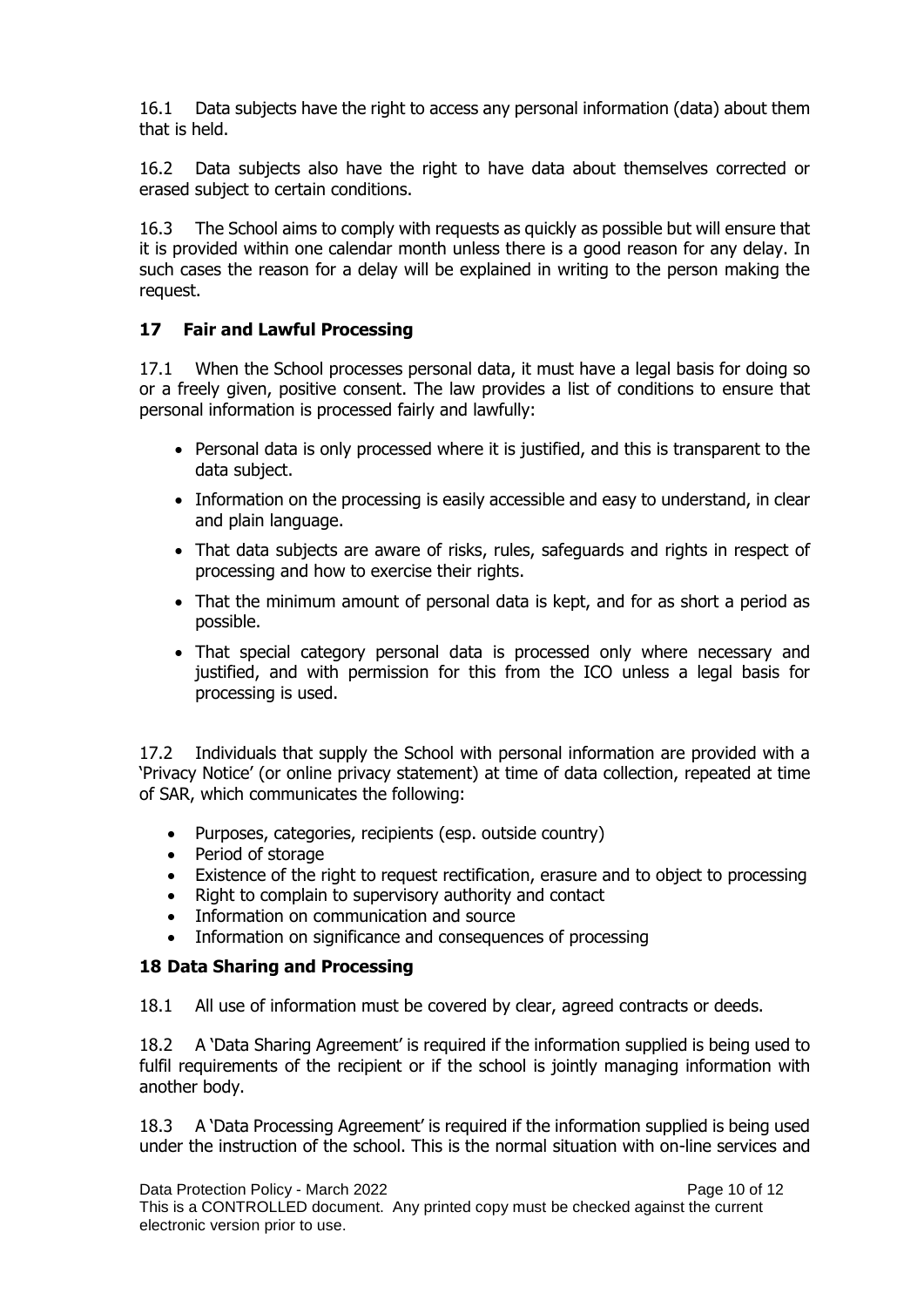most suppliers to the school. This must fulfil the requirements of Article 28 of the UK GDPR.

18.4 Where the other party uses the personal information for its own purposes (Data Sharing):

- The agreement or contract will clearly describe the purposes for which the information may be used and any limitations or restrictions on the use of that information
- The other party is to provide an undertaking or provide other evidence of its commitment to process the information in a manner that will not contravene the law

18.5 Where the processing of personal information with a third party is required by law, procedures are to ensure that the protocols and controls for the sharing of the data are documented, regularly reviewed and verified.

18.6 Requests for personal information from the Police or other enforcement agencies can be considered where the purpose is legitimate e.g. safeguarding, the prevention or detection of a crime and or the collection of taxes. It should be noted however that the School is generally under no obligation to provide information. Before providing the information, the requesting agency must provide a sufficient explanation of why the information is necessary to the extent that not providing it may prejudice an investigation. This is to satisfy the relevant information holder that the disclosure is necessary. The request must be on letter headed paper and authorised by a senior officer from the requesting agency (Police Inspector or equivalent). If the information is to be disclosed, the disclosure must be authorised by the School Business Manager (or above) and a note for the record should be made of the details about the disclosure with an explanation of why the disclosure is appropriate.

# <span id="page-10-0"></span>**19 Data retention and disposal**

19.1 The School must ensure that personal information is not kept for any longer than is necessary; this is to adhere to any legal, regulatory or specific business justification.

19.2 The School will retain some forms of information longer than others, but all decisions are to be based upon business requirements; details can be found in the Schools Retention and Disposal Schedule which is published on the website.

19.3 Data relating to clients is only to be retained for as long as a legal, regulatory or business justification remains.

19.4 When disposing of information, equipment or media, the School's confidential waste disposal policy and procedures should be adhered to.

19.5 The retention criteria must be imposed on third parties with who data is shared.

# <span id="page-10-1"></span>**20 Transfer outside of the UK**